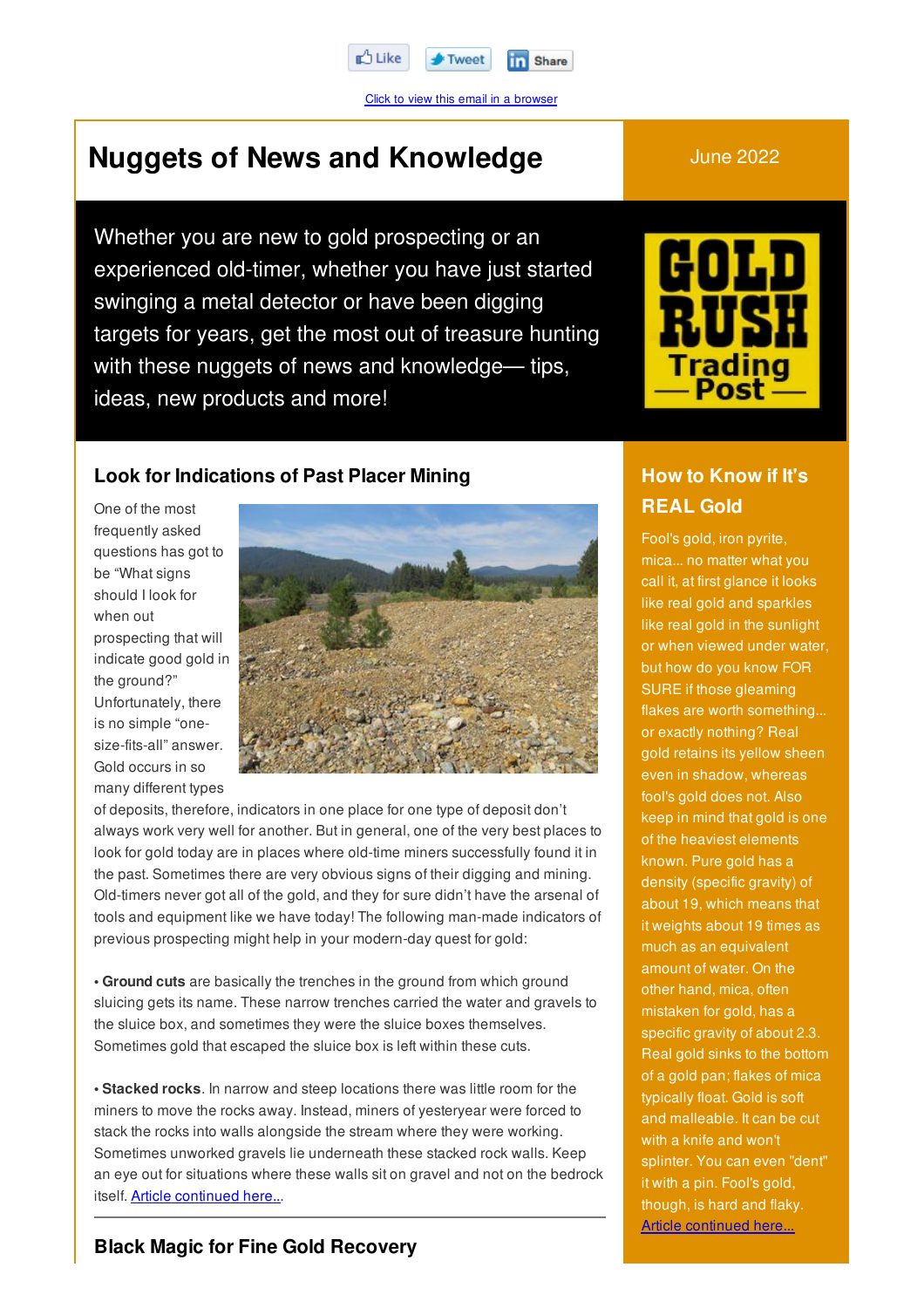

The original Black Magic sluice is the industry leading concentrate cleanup machine. It out performs any other type of finishing machine of its type. HOW DOES IT WORK? The Black Magic is similar to a "miller table" and creates a positive static grip of contact with the gold particles that

keep the gold from being swept off or down the table. The length of the table allows an ample amount of time for the gold particles to settle and grip onto the proprietary neoprene rubber matting, and the narrow 8 inch width allows for a controlled uniform flow of water. With the proper water flow, the table allows you to recover even the smallest particles of gold. Made in the USA! Black Magic sluices and bucket kit here.

#### **Power Sluice Kits and Highbankers**



Process more material and get more gold! Time to step up your gold mining efforts? Check out power sluice kits and highbankers here. A power sluice or highbanker is basically a sluice box with height and mobility and a pump. It is mounted on a 4-legged stand that gives the sluice box the correct slope. Instead of positioning in the creek like a hand sluice, pump the water up from the stream into the sluice or highbanker. Made in the USA!

#### **Gold Cube Processes Quickly + SHIPS FREE!**

Looking for a gold recovery product that can process tons of concentrates down to mere ounces? The Gold Cube does just that! With a small 12 volt pump (included) and a 12-volt battery (not included), you're ready to clean up your concentrates QUICKLY! It can run a yard of material (classified down to 1/8 inch) in about 2 hours. You can also run half a ton of material through the Gold Cube before you have to stop for a clean up. Check out Gold Cube and a wide variety of accessories. Made in the USA!



#### **Metal Detecting is Family Fun!**

#### **Sluice Setter**



The water resistant Sluice **Setter Digital Pitch Gauge is** for gold miners who realize the importance of consistently getting the correct pitch on their sluice box. This varies based on the water volume, water speed, and amount and type of material you run. Once you figure out what pitch keeps all the gold but doesn't clog up the box, you'll want to check the pitch every time you reset.

## **BEWARE! It's Snake Season**



If you know you will be venturing into an area where snakes live, you can protect your lower legs with snake gaiters— the best layer of defense against deadly fangs! Many southern and western states, especially Texas, Arizona, Nevada, California, Florida, and more, are home to a wide variety of venomous snakes such as rattlers and water moccasins. It's better to treat ALL snakes as if their bite is deadly and avoid them, but sometimes you might inadvertently surprise a snake— and they may strike out! Don't take a chance.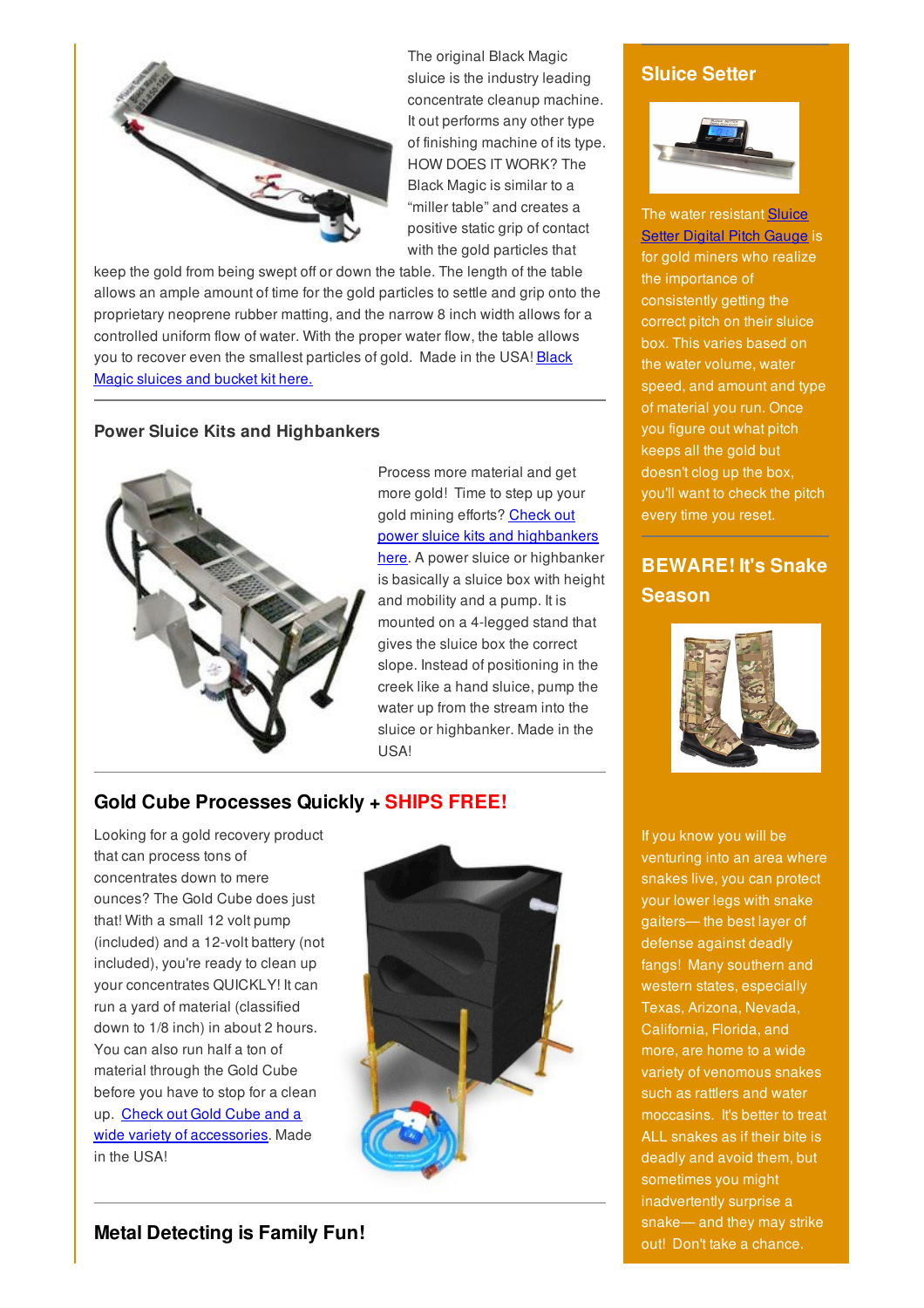Metal detecting is one of the easiest, most profitable, and fun ways to find gold and other metallic treasures such as coins, jewelry, and relics. There are many thousands of passionate detectorists around the world already enjoying the



rewarding outdoor activity of metal detecting. Get your family in on the fun this summer with a Garrett metal detector.

# **History Nugget: Consolidated Gold Mines Tour in Dahlonega, Georgia**



If you've ever wondered what it must have been like to be a hard rock gold miner in the 1800s, the underground tour at Consolidated Gold Mines in Dahlonega, Georgia will shed some light on thatvery little light as it turns out. Although

modern electricity now allows guided tour groups to descend 200 feet and follow the original ore cart tracks, over a 100 years ago the massive tunnel system was pitch black, cold, and wet. Miners of yesteryear used weak lantern light or candles as they blasted quartz veins to uncover huge deposits of gold. Wear a jacket, closed-toe shoes, and you'll be comfortable. Expect a few drops of water to drip on your head now and again! Article continues here...



There has never been a better time to get involved in the Modern Day Gold Rush! Visit GoldRushTradingPost.com today to find great prices on equipment and supplies that make gold prospecting, metal detecting, and rock hounding easier, faster, and much more fun! FREE SHIPPING in continental USA when you spend \$350!

**Razer Snake Gaiters provide** peace of mind for both women and men. Only \$63.99!

# **Considering a Large Purchase?**

No



Payments + No Interest if paid in full in 6 months on purchases \$99 or more when you check out with PayPal and choose PayPal Credit. Details on PayPal Credit here.

### **Are You on Facebook?**

Like Us on **Facebook** where we post tips, photos,



new products, industry news, special offers and MORE!

Forward this message to a friend